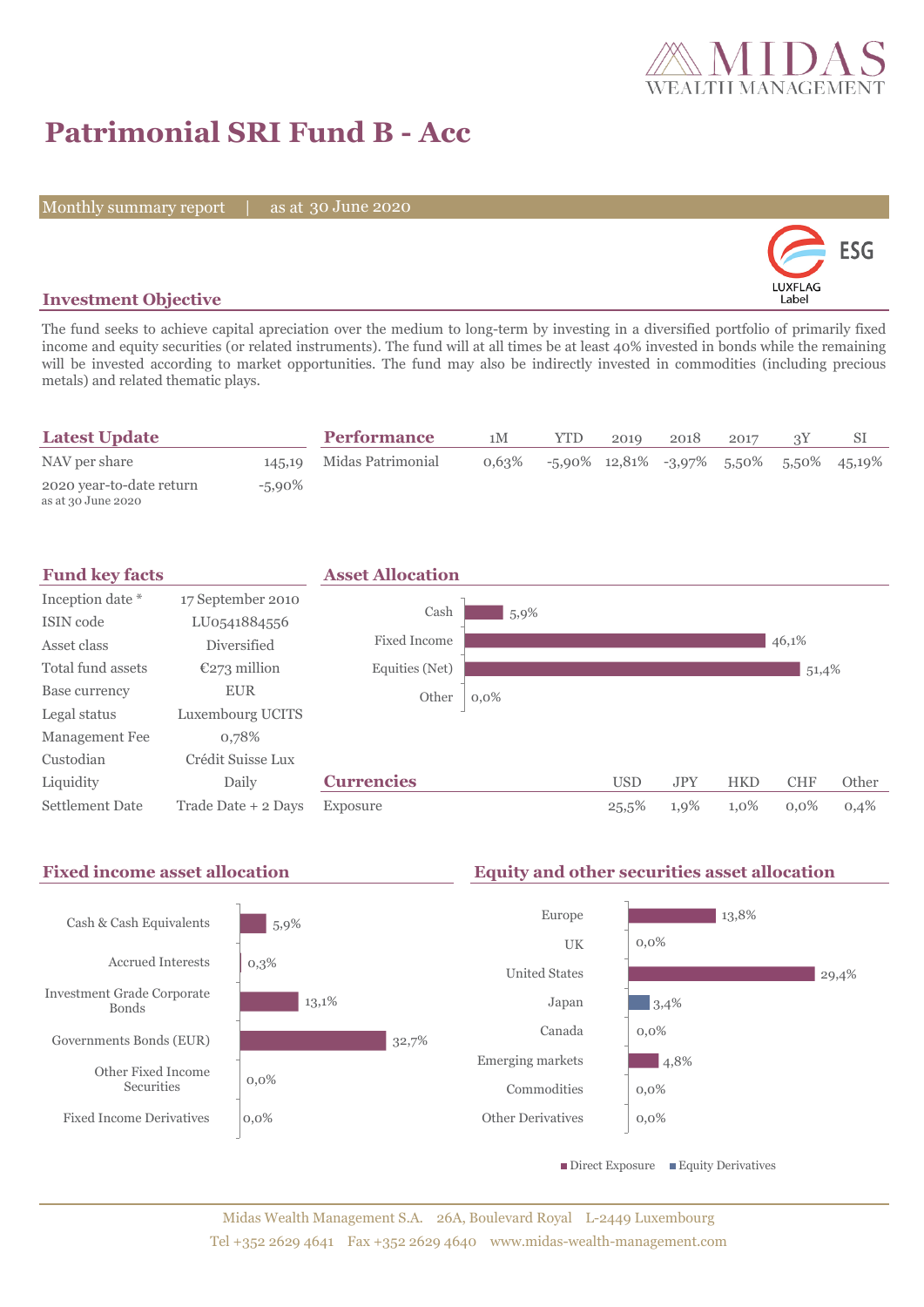

# **Patrimonial SRI Fund B - Acc**

Monthly summary report | as at 30 June 2020

| Top 10 fixed income holdings          | <b>YTM</b> | Rating    | Weigh |
|---------------------------------------|------------|-----------|-------|
| NETHERLANDS GOVT: NETHER 3 1/4 07/    | $-0.6%$    | AAA       | 3,8%  |
| DEUTSCHLAND REP: DBR o 08/15/29       | $-0,5%$    | AAA       | 2,1%  |
| BTPS: BTPS 1 07/15/22                 | 0,1%       | BBB-      | 1,9%  |
| REP OF POLAND: POLAND 0 02/10/25      | $0.0\%$    | $A -$     | 1,8%  |
| BTPS: BTPS 2 1/2 11/15/25             | 0,8%       | BBB-      | 1,6%  |
| EUROPEAN INVT BK : EIB o 3/8 07/16/25 | $-0.5%$    | AAA       | 1,5%  |
| AGENCE FRANCAISE : AGFRNC 0 1/8 11/1! | $-0.3%$    | AA        | 1,5%  |
| BUNDESSCHATZANW: BKO o 03/11/22       | $-0.7%$    | <b>NR</b> | 1,5%  |
| DEUTSCHLAND REP: DBR 11/4 08/15/48    | $0.0\%$    | AAA       | 1,5%  |
| BTPS: BTPS 0.35 02/01/25              | 0.6%       | BBB-      | 1,5%  |

**The 10 fixed income rating breakdown** 



| Top 10 equity holdings           | Sector                        | Weight  |
|----------------------------------|-------------------------------|---------|
| <b>ALTICE NV-A</b>               | <b>Communication Services</b> | 2,9%    |
| AMAZON.COM INC                   | <b>Consumer Discretionary</b> | 2,5%    |
| ALIBABA GROUP HOLDING-SP ADR     | <b>Consumer Discretionary</b> | 2,1%    |
| <b>MICROSOFT CORP</b>            | <b>Information Technology</b> | 1,9%    |
| <b>APPLE INC</b>                 | <b>Information Technology</b> | 1,8%    |
| <b>MEDTRONIC PLC</b>             | <b>Health Care</b>            | $1,7\%$ |
| <b>EQUINIX INC</b>               | Real Estate                   | 1,7%    |
| <b>ALPHABET INC-CLA</b>          | <b>Communication Services</b> | 1,6%    |
| NVIDIA CORP                      | <b>Information Technology</b> | 1,6%    |
| <b>CHECK POINT SOFTWARE TECH</b> | <b>Information Technology</b> | 1,6%    |

## **Equity sector breakdown**

| <b>Consumer Discretionary</b><br><b>Consumer Staples</b><br>Energy<br>Financials<br>Health Care<br><b>Information Technology</b> | 12,9%<br>4,7%<br>$0.0\%$<br>$0,0\%$<br>13,5% | 33,8% |
|----------------------------------------------------------------------------------------------------------------------------------|----------------------------------------------|-------|
| Industrials<br>Materials                                                                                                         | 10,5%<br>$0.0\%$                             |       |
| <b>Communication Services</b><br>Utilities<br><b>Real Estate</b>                                                                 | 13,0%<br>4,3%<br>7,4%                        |       |
|                                                                                                                                  |                                              |       |



# **Thematics breakdown Top 5 funds and other holdings**

| Quaero Bamboo                                          | 1.8% |
|--------------------------------------------------------|------|
| iShares $S\&P$ 500 Financials Sector UCITS ETI $1,0\%$ |      |
| iShares EURO STOXX Banks 30-15 UCITS ET 1,0%           |      |